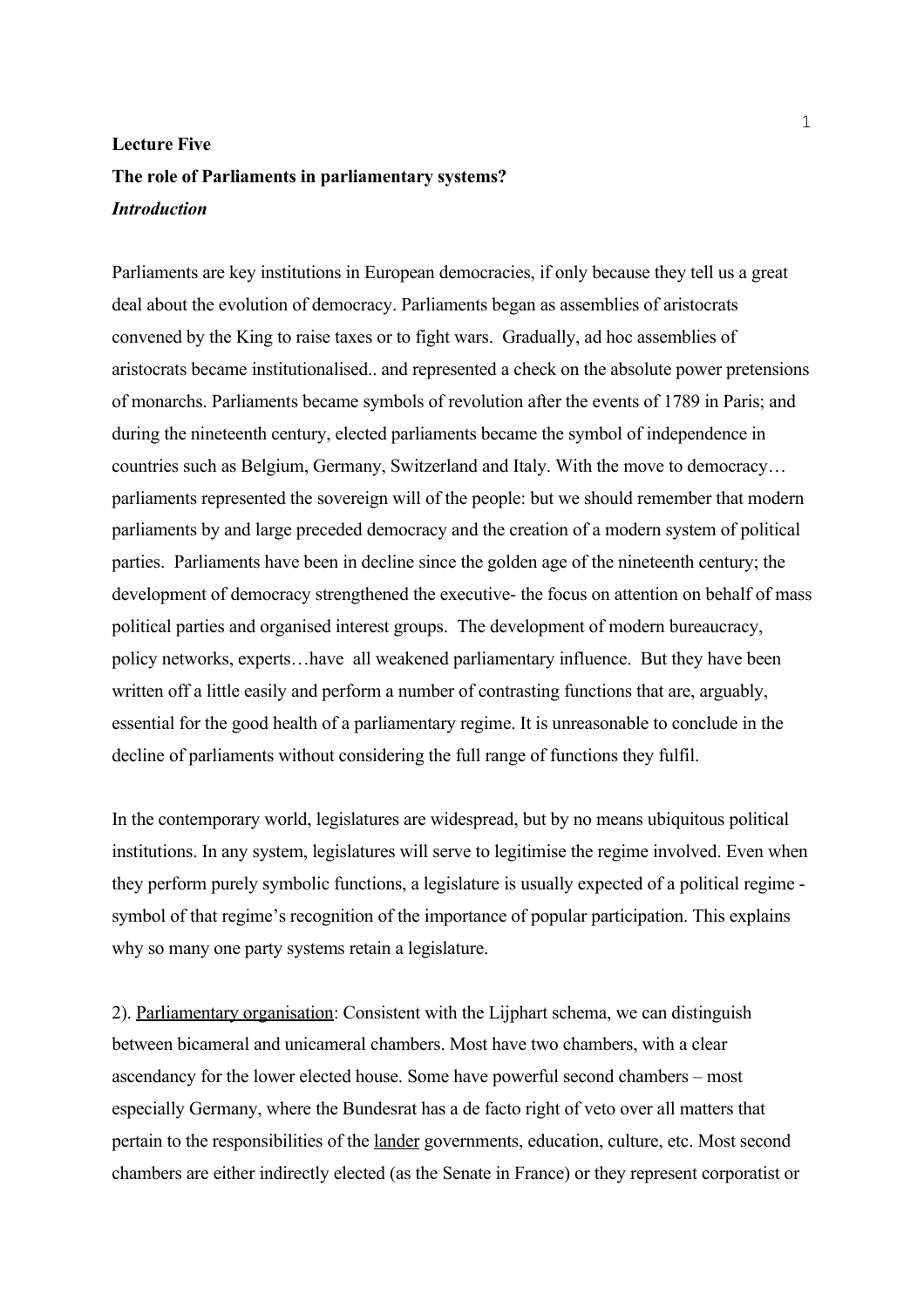territorial interests: as in Germany, Italy, Austria… There are a number of single chamber parliaments in Europe: in Denmark, Sweden, Greece, Portugal, for example; if anything, the tendency is increasing, as second chambers come under threat.

All legislatures have features in common. All have formal procedures for government + private member bills to be considered and subject to amendment (law-making role); all have committees in place that consider bills/ *propositions de loi*; all attempts to exercise scrutiny over the executive branch of government, including the civil service; all have their own rules of procedure, though these will vary (e.g. over whether governments bills have priority, or whether the legislature controls its own timetable.

## 3). Typologies of legislatures

In 1995, Mezey distinguished between Active, Reactive, Marginal and Minimal legislatures. The Active legislature - which is strong in policy-making and actively promotes its own policy agenda - is that of the US congress, although Congress has no role in unmaking governments. A reactive Assembly is executive-dominated, but has means to influence policy-making. Most European legislatures fall into this category. Marginal and minimal legislatures are purely or mainly symbolic. They are prevalent, for example, in many African and Asian states. Bale (2005) evokes a distinction between transformational and arena legislatures. The former are rare, but drive processes of policy change; the latter are much more typical of European polities.

The notion of a parliament is that of 'an institution meeting to deliberate'. The focus of this deliberation will usually - but not always - be the processs of law-making. Legislatures often have an important **formal** role to play in the process of law-making: but it is wrong to suggest that in modern polities they are at the centre of policy-making.. In practice, the executive will usually perform the major role in both law-making and law-implementation. Major laws have their inspiration in government policy projects; policy is implemented by the civil service. Legislatures and executives are 'separate institutions sharing policy-making in different proportions in different countries'. In some countries, such as France and Italy, the State does not need parliamentary assent to pass laws in the area of regulation…in others, parliamentary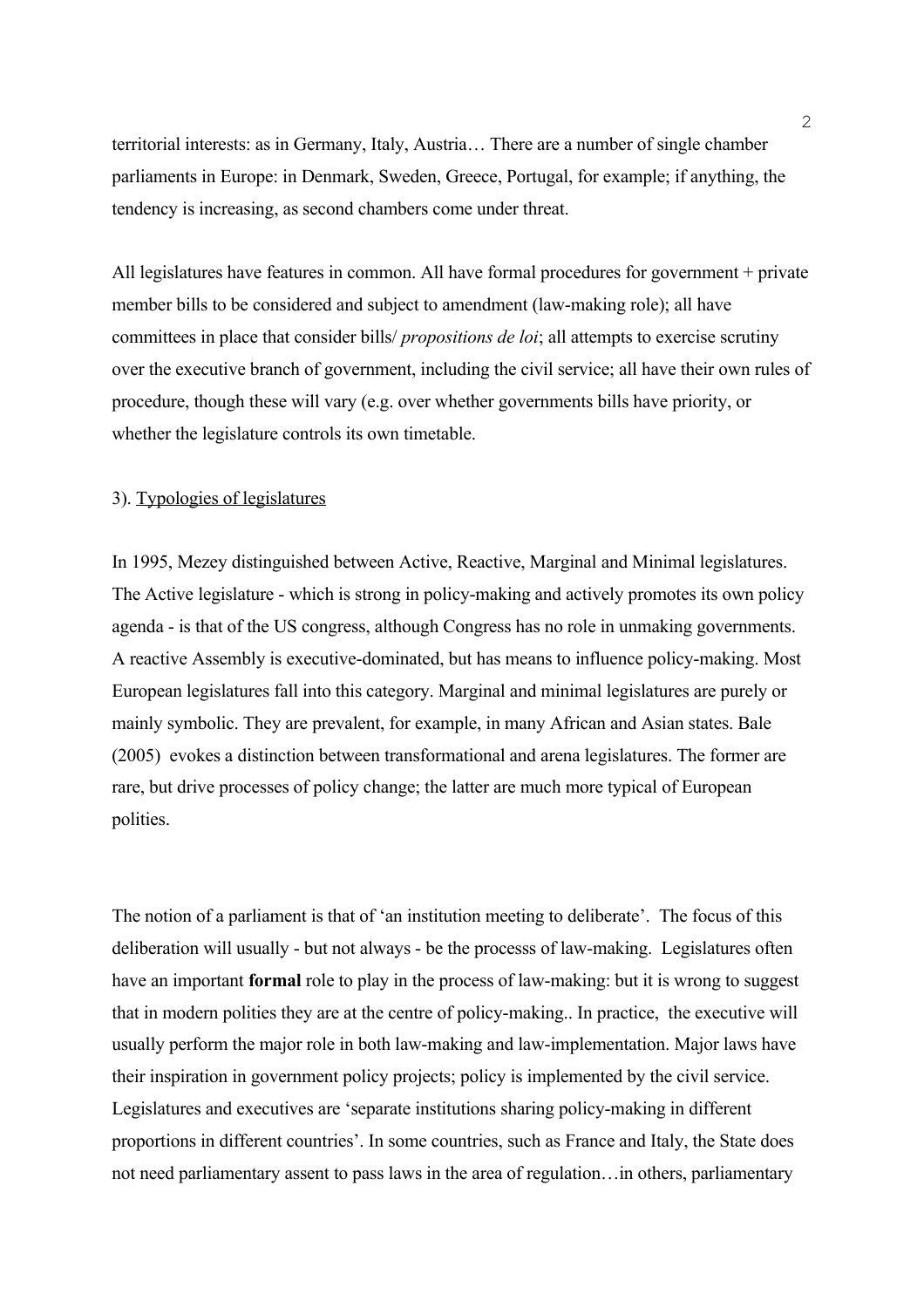consent is required – and obtained because the government/coalition has a majority in the Assembly.

As a general rule, Parliaments are more likely to perform a deliberative nor, at best, scrutiny role than they are to be the source of legislation (law-making). In many regimes, especially of the non liberal democratic variety, the legislative (i.e. law making) function is totally absorbed by the executive. In only a handful of regimes is the legislative function genuinely the province of the legislature, or Assembly. In the European case, we would point to countries such as Denmark, where the committee system goes beyond scrutiny to propose alternative versions of government texts, as the closest equivalent to an active legislature. But the trend is one of decline…

The golden age of legislatures was in the C19, before the development of the modern party system. When the work of government was limited, the capacity of legislatures to control the actions of the executive was often considerable. The growth in government and the development of modern parties and interest groups have almost everywhere reduced the capacity of legislatures effectively to deliberate upon policy. Furthermore, the direct democratic accountability of executives ( eg. through direct election of the president, or the emergence of disciplined party systems) has removed the status enjoyed by legislatures as sole repositories of popular representation. Moreover, the growing complexity of government has encouraged the development of corporatist-style governing techniques - everywhere at the expense of parliamentary control. Decision-making takes place through informal negotiations between organised interests and the state, or in tight negotiation with foreign governments rather than in formal between government and parliament. Role of policy networks important. In certain areas of policy - such as defence and foreign policy - parliamentary control has long been a fiction, even in a nation such as the US, where Congress has openly insisted on its right to influence foreign policy. And the development of the EU has followed the principle whereby EU affairs are 'foreign', not suitable for the deliberation of elected Assemblies. Even where there are effective EA c/ttees, the legislative branch does not have much influence on EU law.

Executives, rather than legislatures, thus generally formulate policy. Moreover, executives can often ensure that executive-formulated proposals can pass through legislatures unscathed…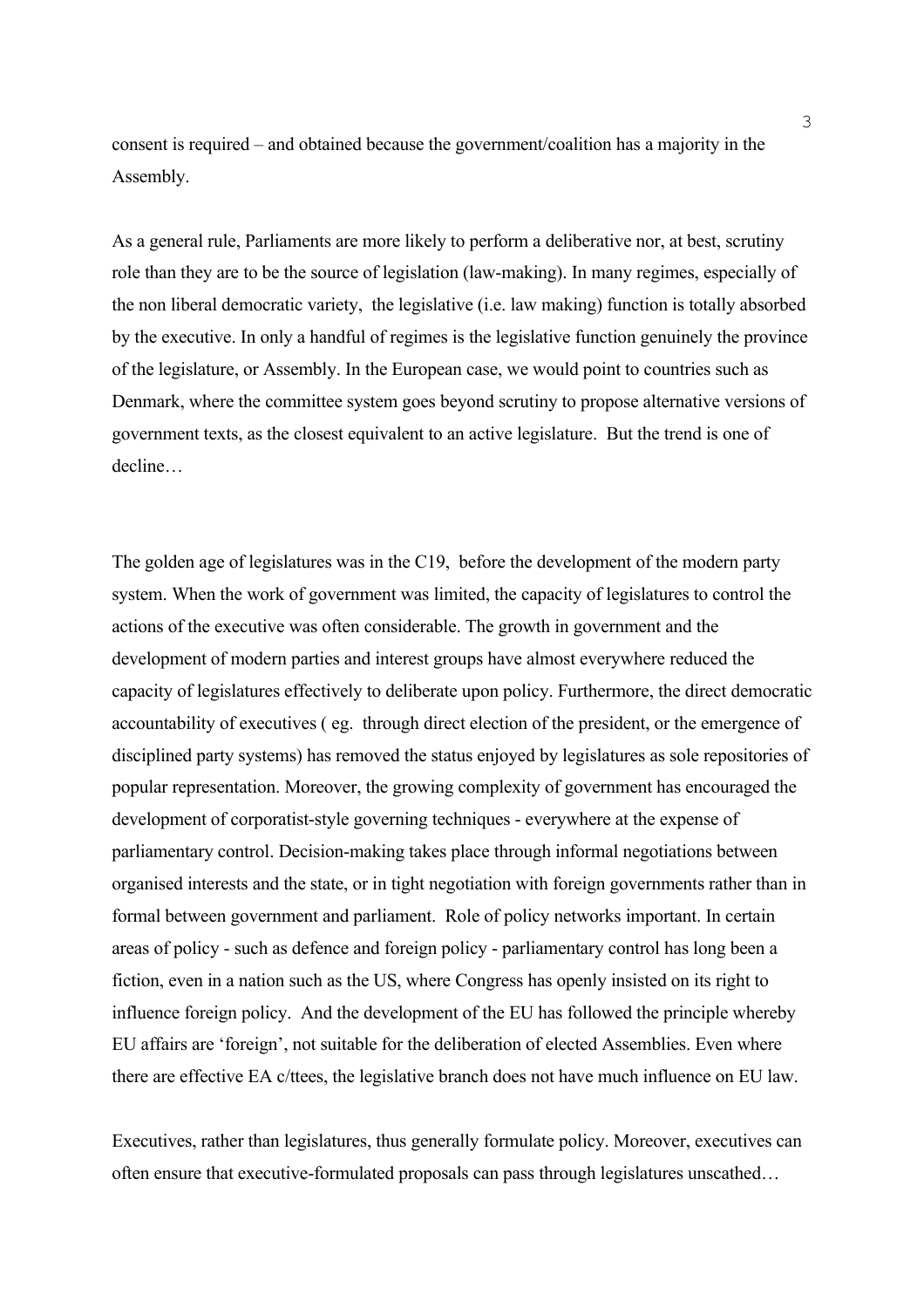trhough this depends on political circumstances and the nature of the party system. If we define parliaments as 'strong' in terms of their ability to frustrate the executive from making policy unilaterally, only three legislatures fulfil this function: US Congress, Italian and Costa Rican parliaments. And this is essentially a negative function. The early activism of parliaments in the CEE has given way to more disciplined operation of executive governments.

Most parliaments in European democracies fall into Mezey's reactive category: they react to policy initiatives coming from elsewhere. There are various reasons which explain this

- 1. The resources at the disposal of legislatures are limited. Even the most sophisticated c/ttees can acquire only limited information. Information is usually secret and carefully guarded by the executive (UK and France e.g.), unless - as in Sweden or the US, there is a freedom of information Act. POWERFUL LEGISLATURES HAVE POWERFUL COMMITTEES. ROLE OF SPECIAL COMMISSIONS OF ENQUIRY, INCLUDING IN WEAK PARLIAMENTS SUCH AS THAT OF FRANCE
- 2. In all WE democracies, Government departments are vast: they have concentrated within them vast resources and the best technical expertise in the country. Parliament is no match. Ditto for the EU (and weak linkages between national and European parliaments).
- 3. Parliamentary power depends, put crudely, on weak party structures, and on weak executives. Most Euro countries have strong party systems and strong executives - or one of the other. The only example consistently to contradict this used to be the Italian parliament. The Italian parliament has had a devastating negative power - that of forcing governments to resign, either directly (through votes of censure), or indirectly (by one alliance partner pulling out of a coalition). Ultimately, this negative strength of the Italian parliament reflects the fragmented nature of the Italian party system rather than anything else (over 50 separate governments since 1946). Parliament undoubtedly does perform an important role within the Italian system; no one party has an automatic majority. For this reason, 'majorities' must be constructed. Unlike in Britain, Italian elections do not produce a parliamentary majority, but merely alter the distribution of party alignments within Parliament. The process of government formation is thus largely removed from the result of a general election. This allow parliament to occupy a much more central role.
- 4.The effectiveness of parliamentary scrutiny of the executive depends on an efficient system of parliamentary c/ttees. This is rare - it is most obvious in the US, where powerful c/ttees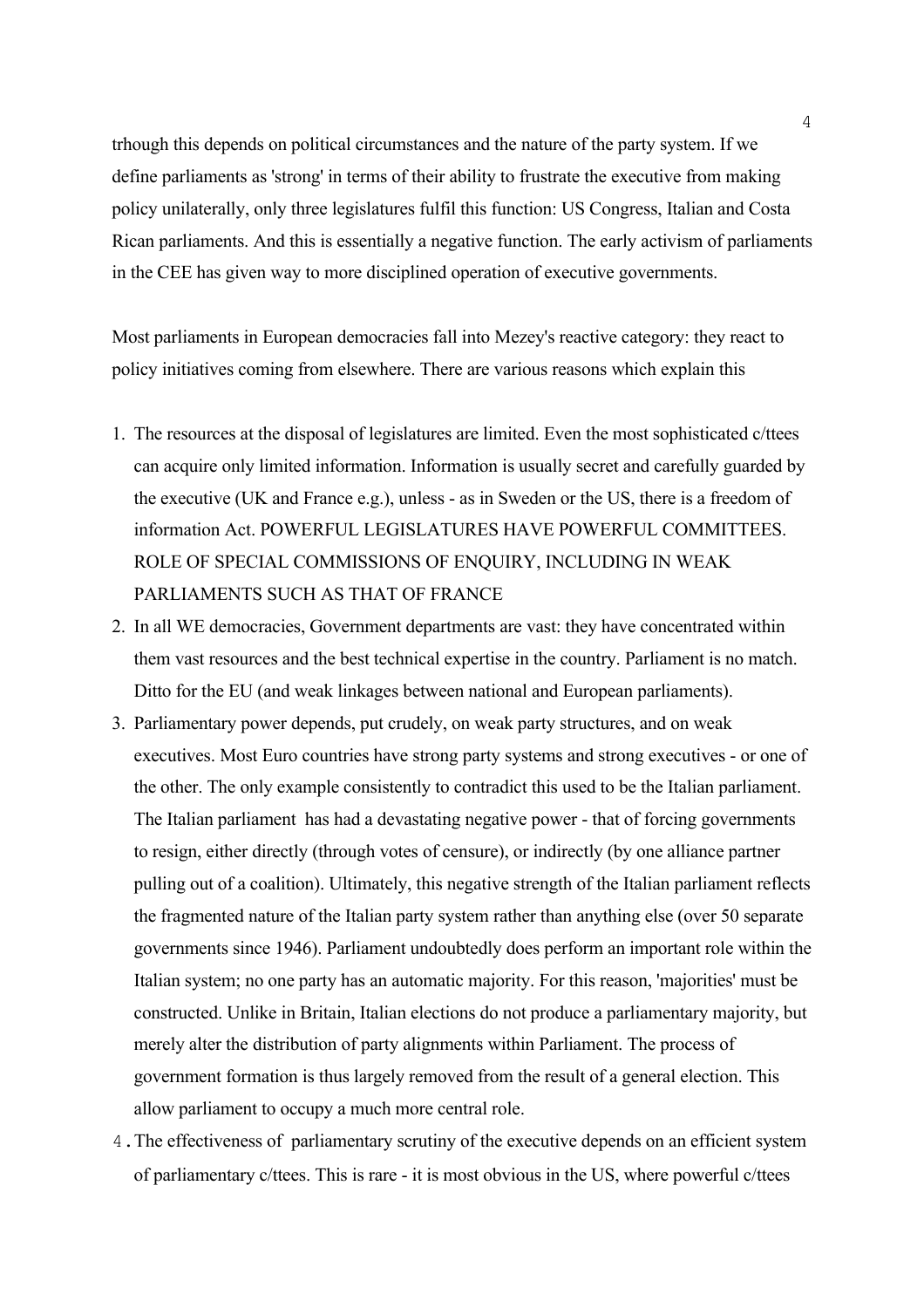can have a major influence. In the US - majorities must be constructed around particular issues: the same coalition of forces within parliament can not always be relied upon to support different pieces of legislation. In Britain, the governing party can usually, but not always, be sure of getting its way. But c/ttees are of vital importance in understanding how important a legislature can be: in the case of the Danish parliament, for example, committees can completely rewrite governmental proposals.

- 5.Finally, parliament is by-passed in most E. countries, because it is not with the elected Assembly that real power lies, or at least not directly. Interest groups do not much bother with parliament, unless this is the only type of access they have. Iron triangles and policy communities. The rise of the European parliament signifies the changing status of this institution (e.g. protest over the Bolkestein directive).
- 6. The fundamental principle of a parliamentary democracy the right of the elected Assembly to overturn the executive - ensures that the final power lies with parliament. But this is a blunt, nuclear option that is difficult to use.

**In sum**: Most liberal democratic parliaments possess modest policy-making powers - they can have some influence over policy, but the last word will usually fall to the executive. Almost without exception, legislatures possess a very weak policy-making power vis-a-vis of executives. In terms of policy-making - their 'main' function in the liberal tradition - Assemblies have lost most of their power: due to the emergence of modern party systems, and the complexity of government. Where legislatures can hope to exercise greater leeway is in terms of their 'control function' - i.e. in their scrutiny of the executive. This varies from the formal (eg question time in Britain ) to the detailed and continual scrutiny (eg congressional c/ttees calling major public servants to account).

If their role is not to make the law - as implied in formal constitutional theory - they do perform a number of important roles, many of which were ignored by classical 'law-making' theories:

• *The role of representation.* Parliaments represent the interests of members of the public to the executive. In their capacity as constituency representatives, in some traditions MPs spend a considerable amount of time chasing the cases of individual constituents. This is much more the case is majoritarian systems than in proportionally based ones where there is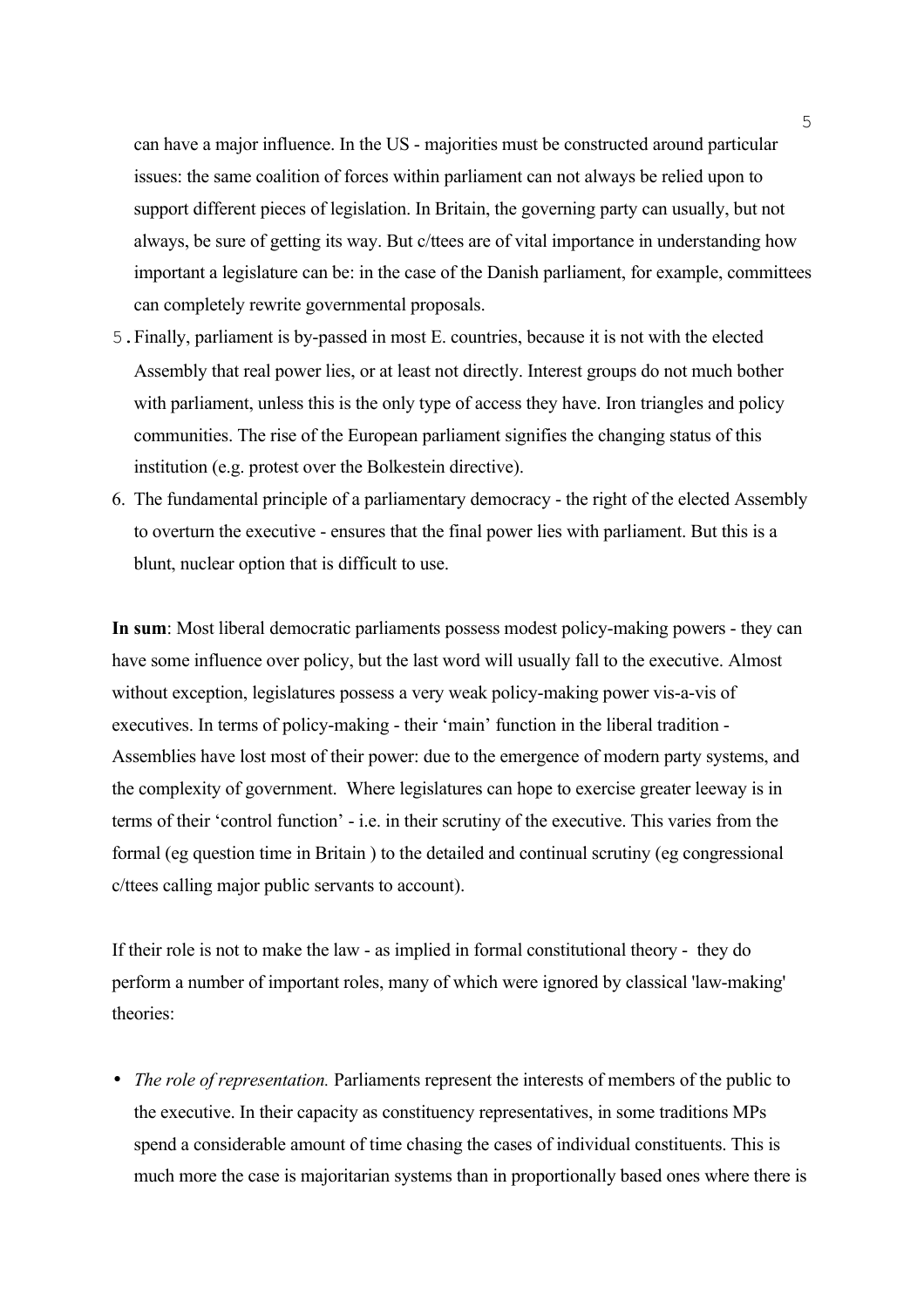a less obvious link to territory. Who deputies represent is not that easy a question to answer: do they represent an electoral constituency? Or do they represent the party that selected them and ensured their election?

- *educating the electorate* on the major political choices of the day, or, at least, they do if they are doing their job. Parliaments are linkage mechanisms: between the people and the government. Opposition parties attempt to use parliament to force the government onto the defensive; government parties use parliament as a platform to justify their action. In so far as legislatures represent the broad contours of public opinion, they can pressurise executives by focussing debate on matters of public concern, esp., contentious executive policies. Almost everywhere today, parliamentary proceedings are televised – usually on specialist parliamentary channels with limited audiences. But on occasions, televised debates, or special committees of enquiry can mobilise the interest of public opinion – Hutton inquiry in Iraq, or the Outreau affair in France.
- *supervising the bureaucracy*. This is achieved more successfully in certain systems than in others. In the US, powerful laws enable Congressmen to require civil servants to appear before important congressional c/ttees. US Congress in practice have a veto over important CS nominations. Elsewhere, this is far more difficult; in most systems, it is difficult for parliament really to know what civil servants are up to. But parliaments can attempt to monitor implementation of laws; and can call departments to account for public expenditure: e.g. PAC in the UK or the LOLF in France. Cross-partisan efforts are likely to increase the influence of parliamentarians.
- *recruitment of political leaders* a defense of parliamentary systems of government traditionally that political talent is discovered on the floor of the House and in c/ttees. This is a valid argument in the British case, where up to one-third of the governing party might hold ministerial office, including at junior levels. It is not proved, however, that parliamentary capacities are necessarily those of holding government office. Nowadays, TV is as much a channel of political recruitment as parliament. The Mediatisation of politics is such that TV performance is critical; but parliament makes a differnce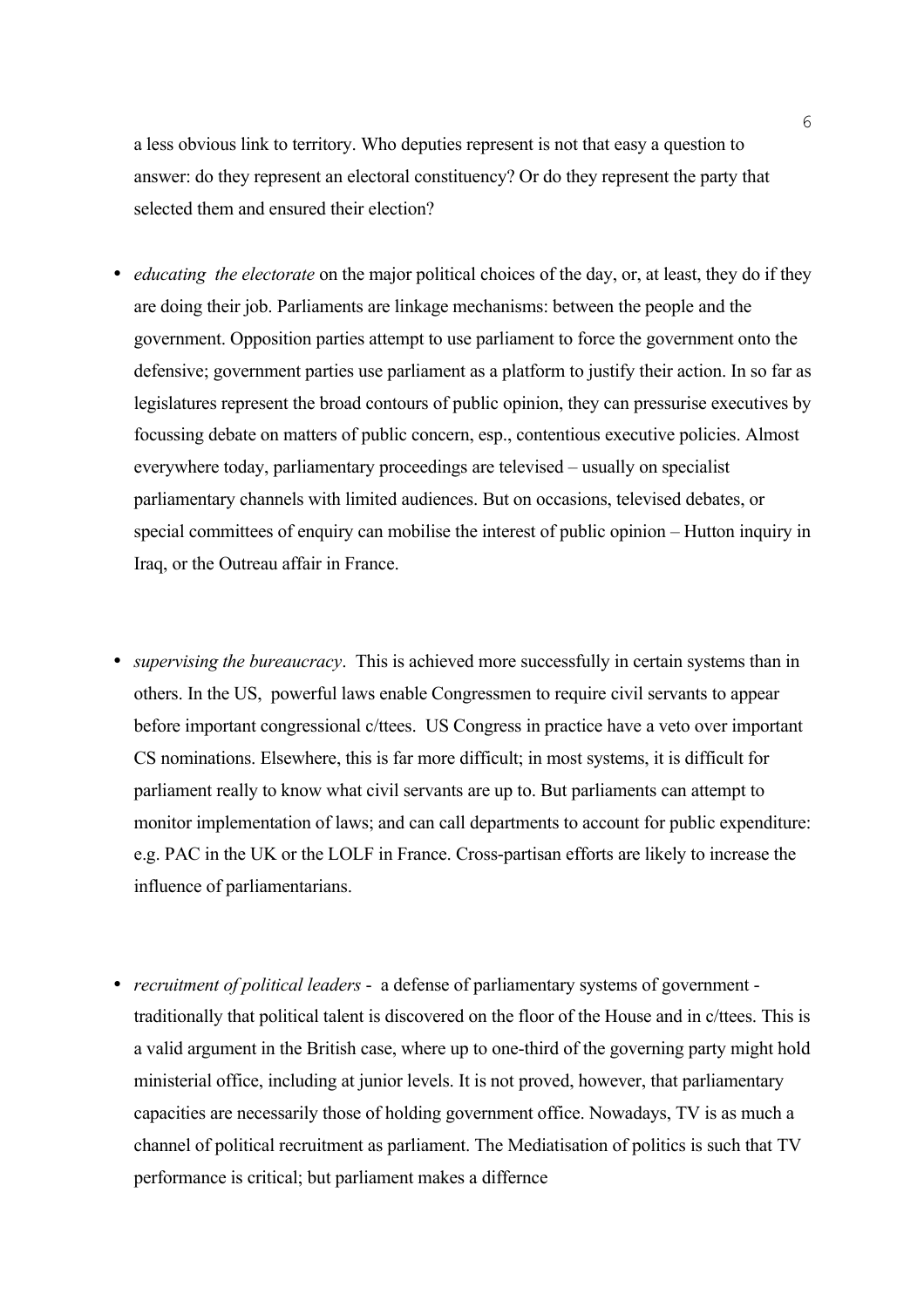- *maintainance of public* confidence in the regime; allowing for democratic transition. On a negative level, powerful legislatures can force governments to resign - often for their narrow institutional interest (FFF, It). Benchmark of any parliamentary system- capacity of parliament to overturn a government which has lost its majority,. As measured by this benchmark, Germany, France, Britain and Italy have all demonstrated this parliamentary control function at least once in the course of the past thirty years.
- Most effective parliamentary control occurs when a freedom of information act allows parliamentary c/ttees access to official information. Government secrecy is the most effective bar to effective scrutiny: official information jealously guarded by civil servants anxious that departmental policy is not challenged. The results of the recent Scott enquiry in the UK illustrated the limitations ... In some instances of weak parliaments- France and Spain – there has been a resurgence.

## **Constitutional Courts and the role of judicial/regulatory politics**

One of the key trends in the past 30 years has been that of constitutionalism. The ideology of constitutionalism has become increasingly important, spilling over 'best practice' in areas of minority languages or local government. There has been a trend to judicialisation of politics across western Europe, strengthened by Europeanisation and the role of the ECJ… but most of all by the emergence of the judiciary as a powerful third arm of government… in a manner that is arguably alien to traditions of parliamentary sovereignty.

The role of the judiciary has been considerably enhanced in recent years. In the aftermath of WW2, a number of constitutional courts were set up to preserve the constitution from the ravages of parliamentary sovereignty and to prevent governments abusing their powers. Thus, the Weimar Constitution had been progressive but this did not prevent Nazism. In the post-1945 period, a number of European states thus recast their constitutional orders. The new C. Courts were intended: to ensures that legislatures and executives respected the limits of their powers; to allow for clearer regulation of the relations between state and the individual. Upgrading the role of the judiciary was the solution reached. Constitutional Courts have come to the fore. Pre WW2, the judiciary has been an insignificant part of the governmental machinery in Europe… the role of the judges was to interpret and enforce the law. But constitutional courts allow judges to perform a much more political role. Such courts were set up in a number of countries after WW2: in Austria, Germany, Italy, Portugal, France. These courts are described by Mény as hybrids: part-judicial, part-political. They are judicial bodies, insofar as they interpret the law at the highest level …. that of the constitution. They are also part political, in that thhey carry out functions of **judicial review** that are foreign to the traditions of western Europe. The courts took a long while to be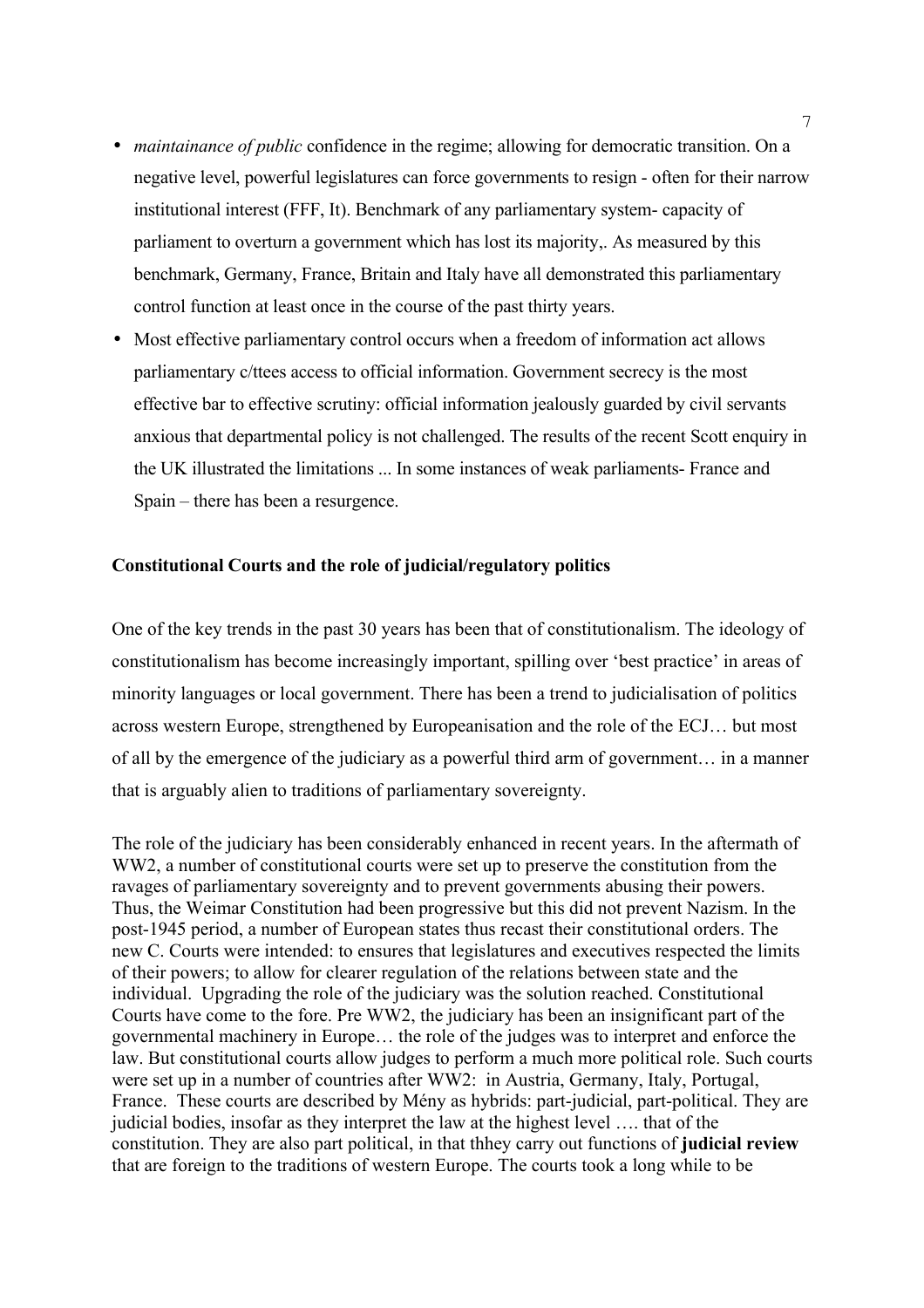accepted by other institutions- executive, legislatures and the existing courts. They initially exercised judicial restraint, but have everywhere become more activist with time.

The creation of new CCourts was one dimension; the creation of new institutions such as the Ombudsman was another. There has also been a much greater emphasis on using international conventions and IOs to defend the rights of the individual citizen against the state. In terms of the individual rights, a number of binding conventions – such as the 1948 UN Universal Declaration of Human Rights gave rise to the European Court of Human Rights, part of the Council of Europe. There has been a standardisation of rights provision across Europe. HR principles are often contained in a country's constitution.

**C.courts** have emerged as the key new institutions in the post-war period. There are differences between the CCs in Europe – and some countries such as the UK still resist the innovation. We can make a number of general comments…then some distinguishing features.

In terms of their **membership**, the Courts vary. In most countries, most members are either judges or top legal specialists, but not always. In some countries, such as France, appointments are political – and the party political affiliation of judges is important. There is no need for these individuals to be professional judges – and they are usually former politicians, such as Roland Dumas, Mitterrand's foreign minister. In France they are appointed. In Germany, judges are elected indirectly by the two houses of parliament. In Spain and Italy, there is a mix of indirect election and appointment. In Spain and Italy, political elected members need two-thirds majorities…preventing the danger of purely partisan choices. In Germany, 6 of 16 members are required to be appointed from the ordinary courts. Decision-making procedures are shrouded in secrecy.

There are basically two types of **judicial review** that are undertaken by such courts: abstract review and concrete review; *concrete* judicial review: refers to challenging an existing law for its constitutionality, as a result of a court case. The CC can thus receive petitions from the ordinary courts. *Abstract* judicial review: challenges the proposed law on the grounds of principle. Abstract JR occurs before a law has been promulgated. This gives the CC a highly political role; in practice, the CC gives a bill a fourth and final reading – and the conclusions can go against the will of the elected Parliament. This is especially the case in France.

C. Courts can also **adjudicate disputes** between authorities. .. especially between central and local government, or, in federalised states – between centre and states. This is especially the case in Germany, Belgium, Austria, Spain and now Italy. C.Courts also settle disputes between the state and its citizens.

Some examples: Perhaps the most powerful is the FCC of Germany. The President of the FCC occupies the fifth position of state. The FCC has very wide powers and its judgements can not be contested. It can declare parties unconstitutional, as it did in 1952 and 1956. It has made deeply political rulings – such as that over Abortion in 1976 – which have divided Germany society and appeared to go against the will of the elected parliament.

Other courts have also developed their teeth. In the case of Italy, the CC performed a leading role, along with the magistrates, in cleaning up Italian politics and bringing an end to the 1st Republic. The CC has been very interventionist – along with the investigating magistrates – in a way that has caused deep controversy. In France, there has been a similar process. In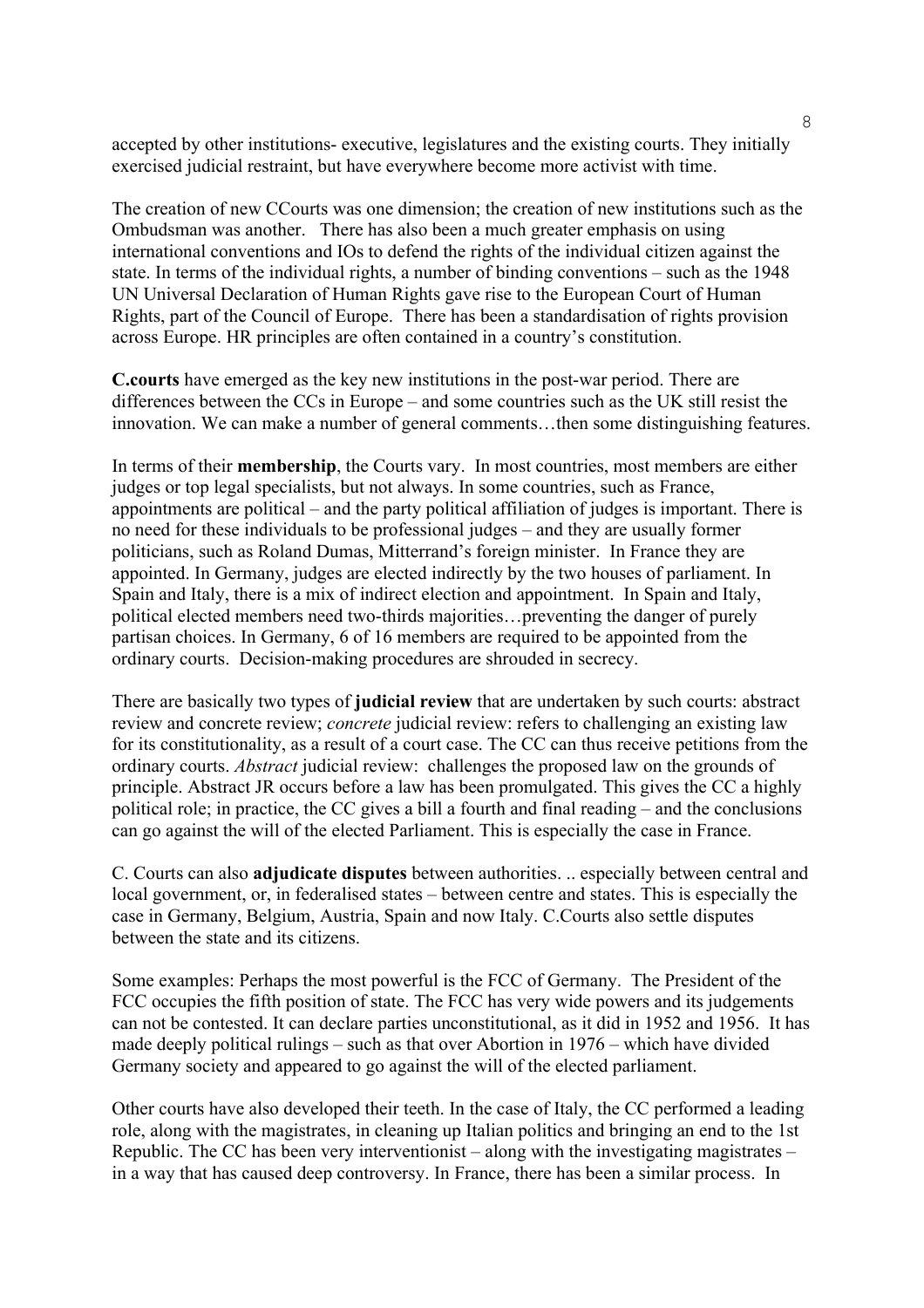France, the CC became much more interventionist after 1971, when it intervened for the first time against the wishes of the executive. Since the early 1980s, the CC has been in the forefront of public controversy, taking a number of high profile stances against incumbent governments, such as over nationalisation in 1982 or Corsica in 2002. Nearly all government laws are now referred to the CC… and governments are now very careful about how they phrase bills for fear of censure from the Council. Thus, courts are **increasingly active** – including in countries such as Spain where there is little tradition of this.

Even in countries where there is a limited tradition of judicial review, the courts have begun to influence policy processes. Take the case of the UK. Courts have made rulings on issues 'unthinkable' 30 years previously, such as education policy (comprehensives), television licences, local government finance, social welfare…

Within liberal democratic states, the courts have acquired the role of interpreters of the law and defenders of individual freedom. They must safeguard the citizen from arbitrary use of executive (or legislative) power. This, in theory, differentiates them from courts in one-party states- where invariably the judiciary is used as an arm of the executive.

Despite this, there are many differences in judicial practice within liberal democratic states. The most important of these is whether there exists a constitutional council in order to interpret the constitution, and to decide whether any act exceeds the spirit of a - written or unwritten constitution. Within the US, the power the Supreme Court in the United States is exemplary in this respect. SC judgements have fundamentally altered the course of American politics in several important respects: for instance, in accelerating the civil rights movement in the 1960s; and in prefiguring the conservative moral majority reaction in the 1980s. In the US system of checks and balances, the nine judges of the SC have emerged as constitutional arbiters, between President and Congress, as well as between federal government and the states. SC at the top of the legal system; in European countries, constitutional courts are separate from the normal legal system. While the SC can consider any issue, in France the CC is only mobilised before a bill has been enacted into law.

This role of constitutional arbitration far exceeds anything seen within the UK - where the courts can review executive actions, but only to decide whether they are *ultra vires* by relation to an Act of Parliament (in other words, if the executive has overstepped the boundaries of parliamentary legislation). There is no written constitution or bill of rights in Britain to be interpreted by Judges. Moreover, executives can readily reintroduce bills into Parliament in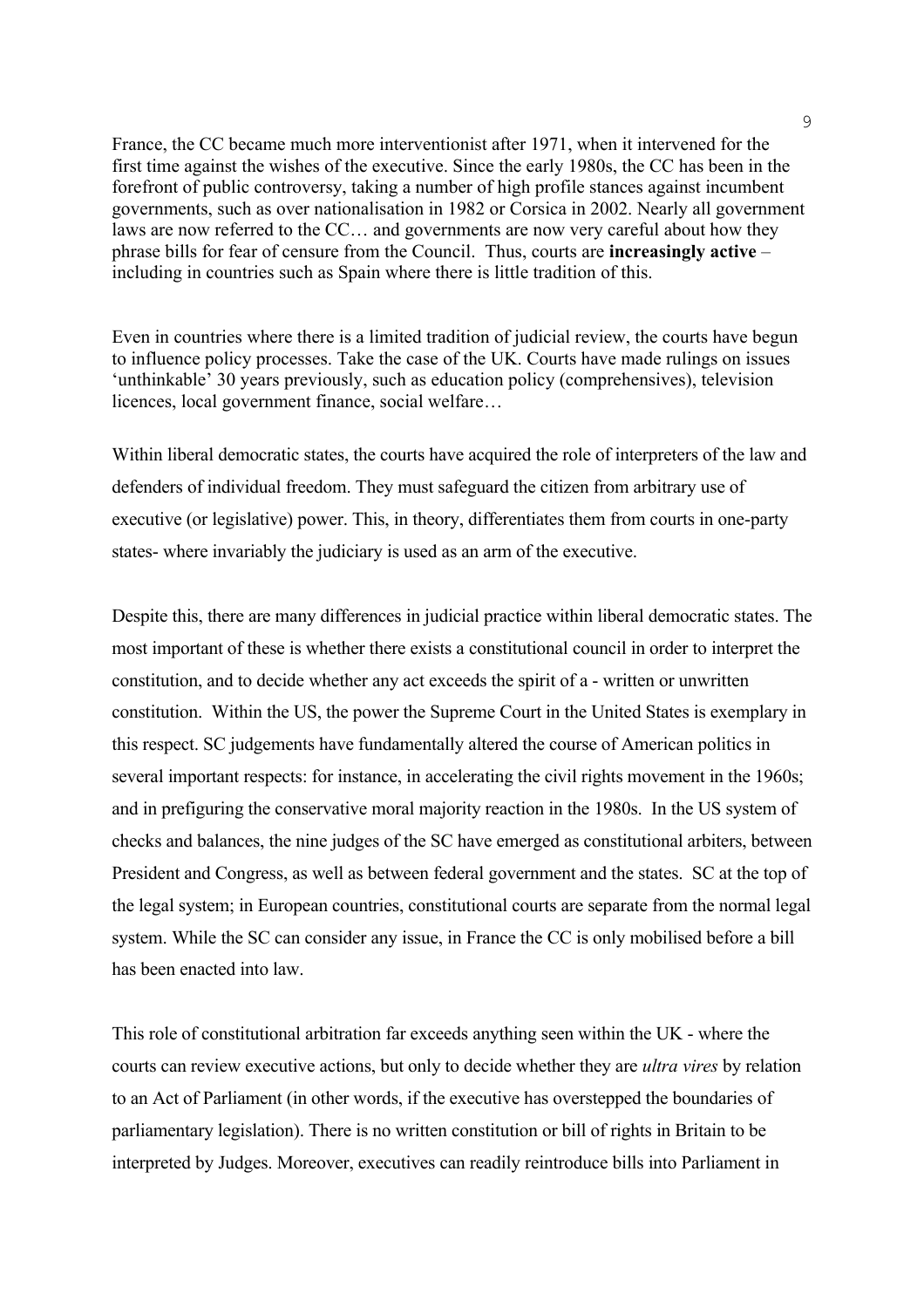order to rectify the offending articles. In the US, the judicial review decision of a court can only be overturned by constitutional amendment, or by a higher court.

A number of other states have constitutional courts or councils, but none have the prestige of the Supreme court. In WE liberal democracies, constitutional courts accompany written constitutions as the norm: such courts function effectively in France, Germany and Italy, for example. In Germany, the CC determined that the Bundestag must have a vote before Germany gave up the D. Mark for the Euro; in Italy, the CC has been important in authorising referendums on social issues such as Divorce and Abortion. In France, the CC has steadily grown in prestige since its creation in 1958. The function of these CCs is to rule on the constitutionality of proposed government legislation, and to require governments to redraft bills where necessary.

The ECJ, of course, symbolises more than anything else the rise of judicial and regulatory politics in Europe: ECJ judgements eventually force compliance, however long governments attempt to avoid this. The example of British beef, and many others, demonstrate this. The judicial arena, more than any other, is testament to Europeanisation and a narrowing of the two main traditions of Roman Law and Common Law: Roman Law (codes/codified… but needs to take into account precedents as established by the ECJ); Common Law… has developed its own body of administrative law that is derived from ECJ judgements.

Apart from CCs, the **role of the judiciary** has become increasingly important in domestic European politics. At one level, the role of pan-European organisations, such as the ECHR and the ECJ has altered the ground rules in the operation of the domestic politics of most European countries.

In recent years, the role of investigating magistrates has become increasingly important in several European states. Italian politics in particular has been transformed in important respects by the affirmative presence of its judicial and quasi-judicial institutions. In the Italian case, the judiciary has become more effective in scrutinising executive abuses of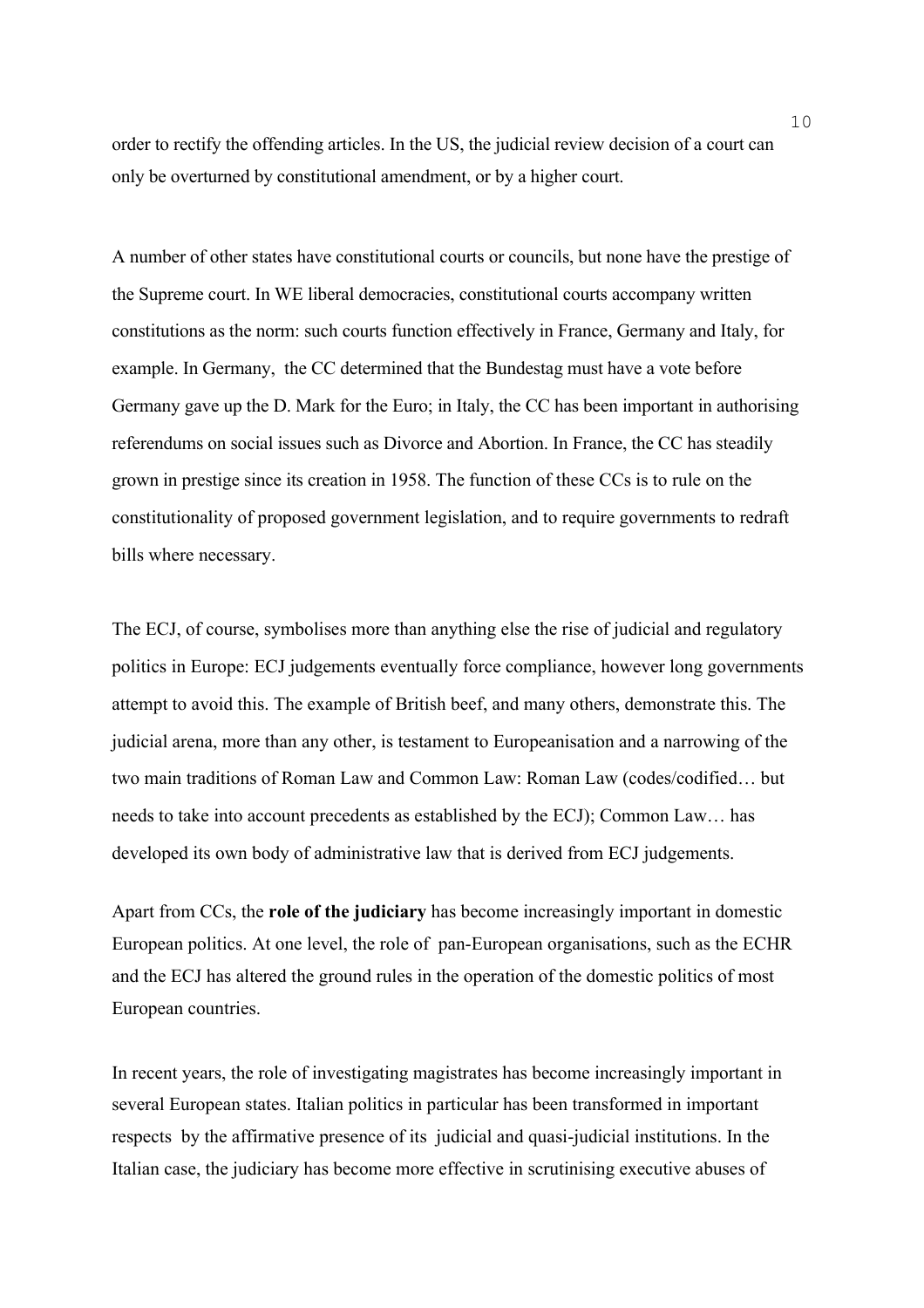power than either parliament or the media. The role of a handful of investigating magistrates in uncovering Italy's corruption scandals in 1980s and 1990s should be signalled for particular attention - especially since these magistrates had to contend with opposition from many sitting politicians. Indeed, the new importance of judges in Euro. states might in part be explained by the fact that parliaments are no longer capable of exercising oversight.

But there are fears that this process has gone too far, that magistrates have excessive powers – and there are attempts by governments such as that of M. Berlusconi in Italy, to limit their independence.

## **The Fourth Estate: the role of the Mass media**.

Crouch's post-democracy based in part upon the weakness of political deliberation. The function of political communication has passed from parliaments to the media. Since US presidential election campaign of 1960, it has become received knowledge that elections are won and lost in television studios, rather than on the hustings. This is debateable. It is undoubtedly the case that the advent of mass political communication has changed the nature of elections, as well as political discourse, and that it has also had an indirect impact on the nature of executive scrutiny. Lengthy parliamentary reports are reduced to 10 second sound bites on the daily new bulletin - even for a report such as the Scott report running to five volumes. Politicians have to learn to respond to aggressive interviewers in 30 second interviews, where their remarks are easily taken out of context. Election campaigns themselves are organised around the Media circus, and the need to fit into television broadcasting schedules. In most liberal democracies, the serious press is a minority pastime, with mass circulation dailes either of the tabloid variety, as in Britain and Germany, or mainly of regional interest.

As an instrument of political communication, television has become the theatre of political competition between political parties and politicians. And, in an era of concentration of ownership of the means of political communication - press, TV and now Satellite TV - one might legitimately ask who elected a R. Murdoch or a R. Hersant.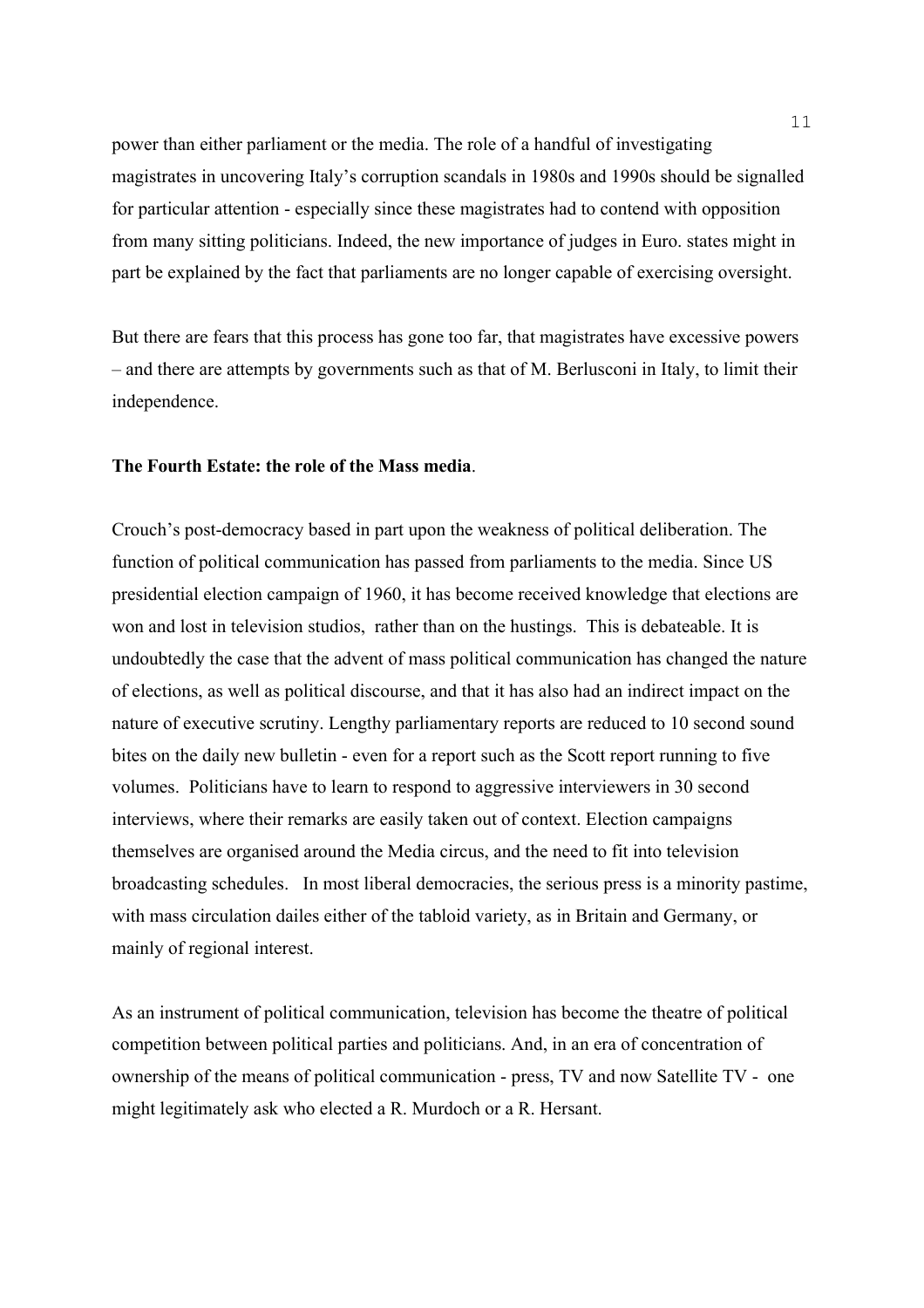Alongside this general impact of the mass media on politics, there is a more focused form of executive scrutiny. Indeed, whatever its limitations, the measure of a democratic system lies in part in its capacity to open itself up to ongoing scrutiny on behalf of the mass media. The role peformed by television documentaires in highlighting abuses of executive power has to some extent replaced that of parliamentary oversight. The absense of a freedom of information act and government secrecy curtail genuinely investigative television journalism.

**Conclusion**s In a context of globalisation, European integration, and international financial capitalism, even national governments can only pretend to exercise limited sovereignty. The functions of national parliaments everywhere are either in decline, or being reinvented. The raison d'être of the most parliaments is not as institutions capable of controlling the details of the policy process; but as instruments of executive scrutiny, political communication, and ultimate democractic legitimacy. Insofar as these functions are performed at all, they are shared with other institutions or actors: such as the judiciary, the mass media, and social or political movements.

1. The executive has become the central element of all political systems, whether these are presidential or parliamentary. This is because of several reasons. Firstly, executives have benefited from an enormous expansion in terms of functions, means and staffs, a far greater expansion than that experienced by the other branches of government.

2. Secondly, the nature of contemporary decision-making favours the executive. Rapid decisions are easier to take amongst a small group of political leaders than as a result of extensive parliamentary deliberations. This applies especially to foreign policy. The excuse of the need for secrecy has proved to be an additional weapon at the hands of most executives. Even in Italy, where the *centralita del Parlamento* has become the regime's motto, the power retained by parliament is largely of a negative character: the formal power of decision-making has passed to the government (which can pass law-decrees without immediate reference to parliament) and to the administration.